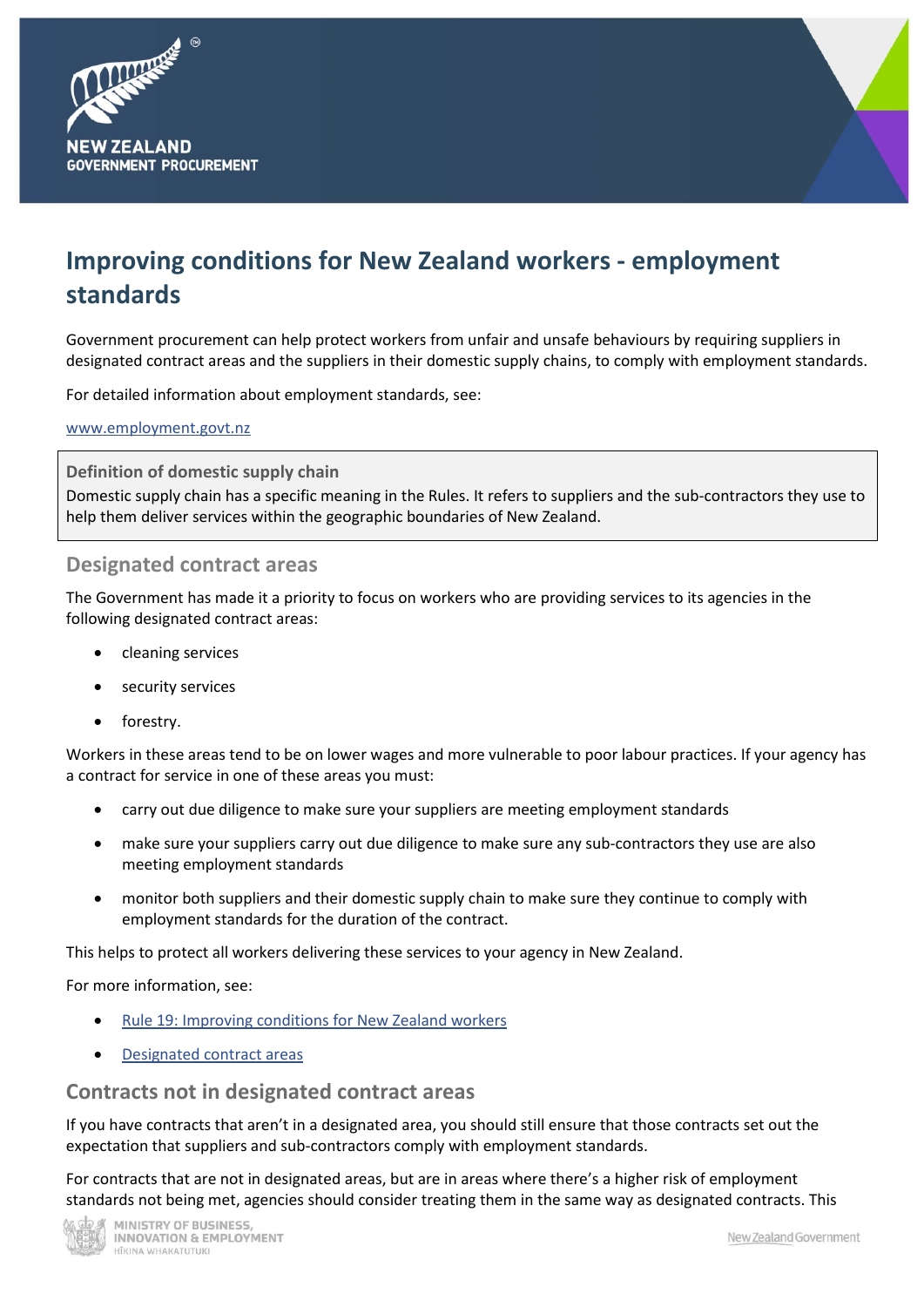

means carrying out due diligence and monitoring to make sure employment standards are complied with throughout the supply chain. Doing this can help:

- ensure that workers employed to fulfil government contracts are treated fairly and not exploited, and
- reduce the risk of your agency becoming associated with employment standard breaches and labour exploitation.

For more information, see:

• [Rule 19: Improving conditions for New Zealand workers](https://www.procurement.govt.nz/procurement/principles-and-rules/government-procurement-rules/planning-your-procurement/improving-conditions-for-new-zealand-workers/)

## **About employment standards**

Employment standards set the minimum requirements that apply by law for how employers must treat, pay, and protect their employees.

Employers are legally responsible for meeting employment standards. These include, making sure:

- they correctly classify contractors and employees this is important because employees and contractors have different rights
- their employees have a written employment agreement that includes all the clauses required by law
- any deductions for work accommodation and other payment arrangements are reasonable, documented, and authorised
- they pay employees at least the minimum wage, and preferably provide them with payslips detailing their pay and any authorised deductions
- their employees receive and are paid correctly for annual leave
- their employees receive the bereavement leave, alternate holidays, public holidays, sick leave, and domestic violence leave they are entitled to
- their workers receive rest and meal breaks
- they keep accurate and up-to-date records of time worked, payments made, holidays and leave taken, and make these available when required
- they provide all employees with equal pay and equal rights, and
- they act in good faith communicating with their employees honestly, openly and without hidden motives.

For more information about employment standards, see:

• [www.employment.govt.nz](http://www.employment.govt.nz/)

Employers are also responsible for making sure they only employ workers who have the right to work in New Zealand – this means checking workers are New Zealand citizens or have the right kind of visa to work in New Zealand.

**Why it's important to correctly classify contractors and employees**

Employment standards don't apply to independent contractors. An independent contractor is someone who is selfemployed and who is engaged to perform services under a contract. Some suppliers choose to use independent contractors instead of employing staff.

It's OK for employers to do this, as long as:

• there are genuine reasons to do so, for example the worker is required for a limited time or for specialised skills their business doesn't ordinarily need, and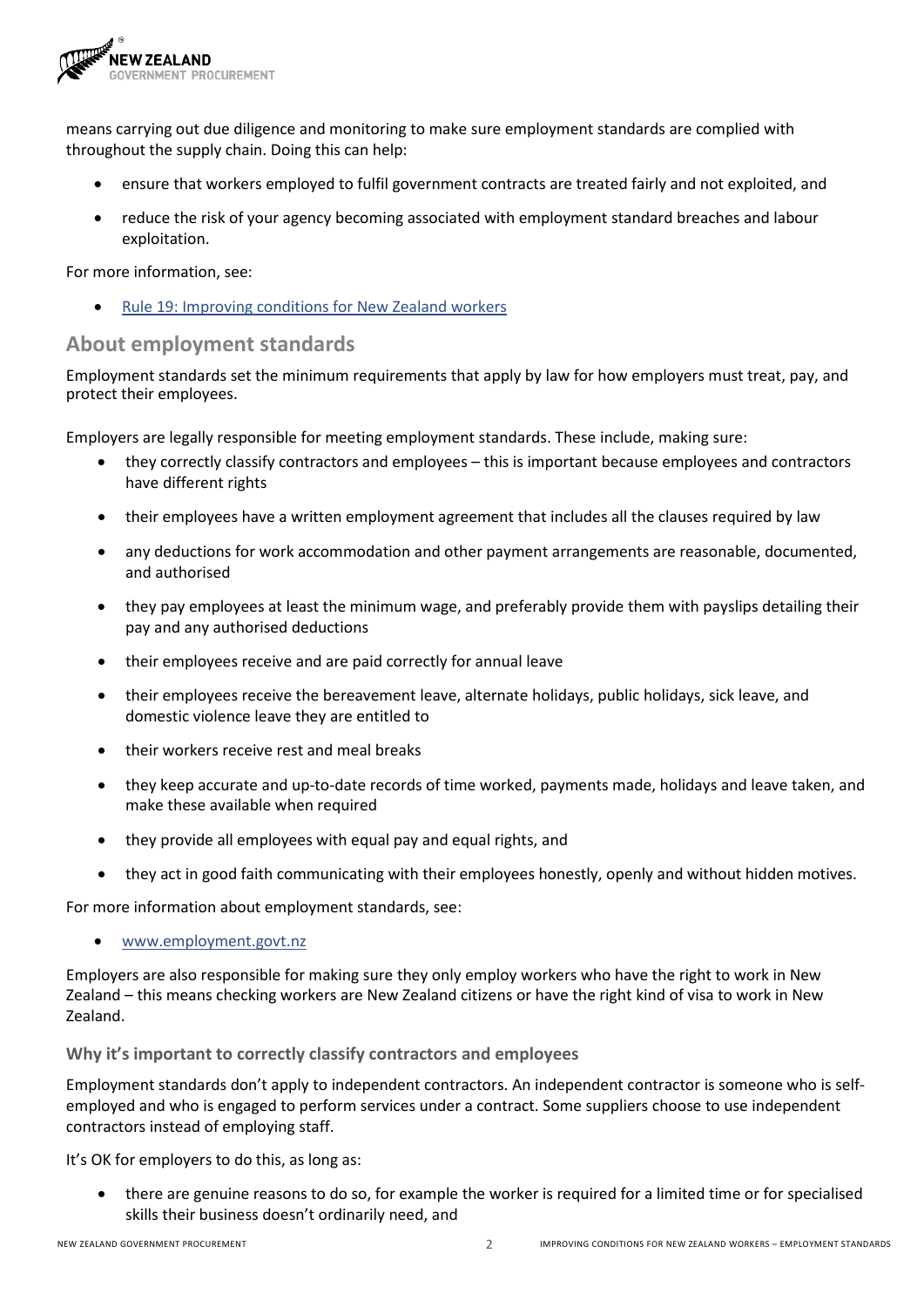

• the contract for service is not being used simply to avoid meeting employment standards.

Look out for 'sham' independent contracting arrangements.

Sometimes suppliers deliberately try to disguise employment relationships as independent contracting arrangements so they can avoid meeting employment standards.

In your procurement process and for existing contracts, consider asking to see the supplier's contracting models so you can identify such situations. This is important to assure yourself that genuine, but low wage, independent contractors receive fair working conditions too.

For information about the differences between contractors and employees, see:

[Contractor versus employee](https://www.employment.govt.nz/starting-employment/who-is-an-employee/difference-between-a-self-employed-contractor-and-an-employee/)

#### **Plan**

When planning your procurement, you should start by thinking about whether there is a heightened risk of employment standards not being met by the suppliers in the market you are procuring from.

Suppliers in markets with one or more of the following characteristics may have a higher risk of employment standard breaches and labour exploitation, including in their supply chains:

- sectors that have a history of human and labour rights issues
- industries that use a lot of migrant, young or older workers, and
- industries that use unskilled, temporary and/or seasonal labour.

Think about the best way to make sure suppliers in designated contract areas, that is, cleaning services, security services and forestry, and their supply chain comply with employment standards. This could include using mandatory conditions, tender questions and contractual clauses.

Make sure the approach you decide to take is appropriate for the size of contract and the kinds of suppliers that might bid for it. For example, if the suppliers are likely to be small businesses, they may not have the capacity or capability to carry out comprehensive audits but may be able to show their compliance in other ways.

Make sure you factor in the ongoing costs of ensuring compliance with employment standards that may be passed on to your agency by the supplier. These include the costs associated with:

- employing workers, such as leave and holidays, ACC levies, and KiwiSaver (estimated at around 25%)
- minimum wage increases, and
- assurance activities, such as auditing.

#### **Source**

It's important to engage with the market early, to make sure they understand your expectation that suppliers provide assurance that they, and their supply chain, comply with employment standards. This will help prepare suppliers to respond appropriately.

It's important to explicitly state employment standard requirements in your tender documents. As part of this, consider asking suppliers to detail:

- the suppliers that make up their domestic supply chain
- their processes for auditing compliance with employment standards
- their processes for dealing with employment standard breaches, and
- their process for managing changes to key sub-contractors.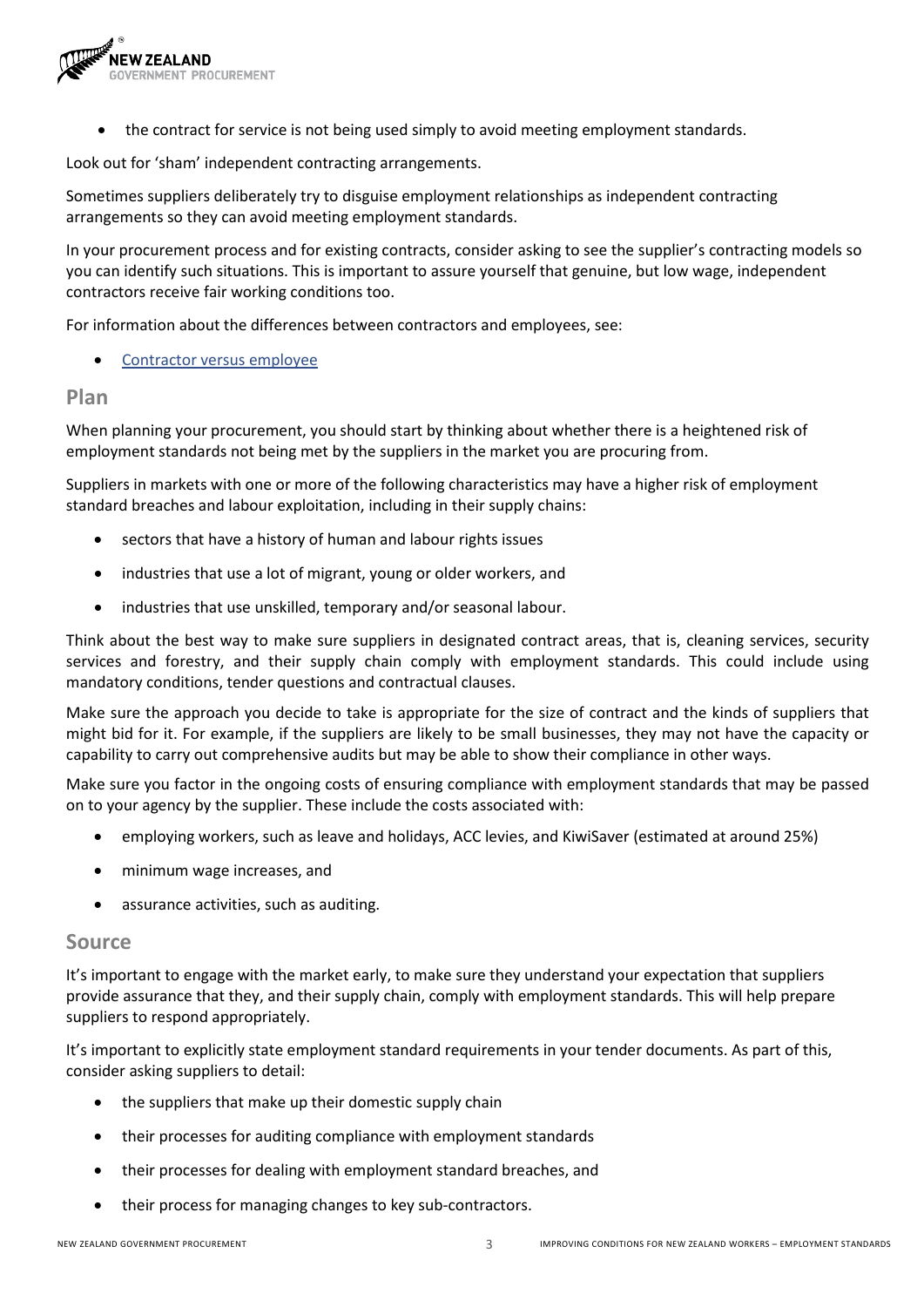

#### **Supplier Code of Conduct**

Suppliers are expected to comply with the Supplier Code of Conduct, which sets out the government's expectations for the suppliers it engages. You can ask suppliers to do this as part of your tender process, or separately, if they already have a contract with your agency. Suppliers are expected to make their sub-contractors aware of the Code too. The Supplier Code of Conduct works alongside existing codes of conduct and employment standards.

For more information, see:

[Supplier code of conduct](https://www.procurement.govt.nz/broader-outcomes/supplier-code-of-conduct/)

#### **What to include in an RFx**

Asking suppliers and their sub-contractors to comply with the Supplier Code of Conduct is one way to seek assurance suppliers will comply with employment standards. Another is to include questions about employment standards in your tender documents. You'll find 'Questions to include in an RFx' at the end of this document.

#### **Other ways to get assurance**

The questions you choose for your tender documents can also be used for assurance activities with your existing suppliers.

Some industry bodies and associations already have, or are planning to put in place, third-party audits to make sure their members are complying with employment standards. Others offer certifications that provide assurance that members are going above and beyond what they need to do to comply with employment standards. Suppliers who have these member requirements and certifications can provide these in place of responding to specific due diligence questions and assurance exercises.

#### **Pricing**

When developing response templates for pricing, it's important to ask for enough information to determine whether suppliers are paying their workers at least the minimum wage.

Ask for suppliers to break down their hourly rates into the costs of materials and labour, and then check the cost of labour is not less than the minimum hourly wage.

For current rates, see:

• [Current minimum wages rates](https://www.employment.govt.nz/hours-and-wages/pay/minimum-wage/minimum-wage-rates/)

#### **Contract terms and conditions**

The requirement for suppliers, and their supply chains, to meet New Zealand employment standards for the life of contract should be built into the terms and conditions of the contract. Designated and high-risk contracts should also require suppliers to:

- report any investigations by the Labour Inspectorate or pending Employment Relations Authority (ERA) or Employment Court actions
- report breaches of employment standards and non-compliance with other legislation, and
- consider remediation pathways.

Designated and higher-risk contracts should also detail the assurance process your agency will use to make sure the supplier continues to meet employment standards over the life of the contract.

#### **About the Labour Inspectorate**

The role of the Labour Inspectorate is to ensure compliance with employment standards by:

- identifying and investigating breaches
- taking enforcement action including standing down employers who breach minimum standards, and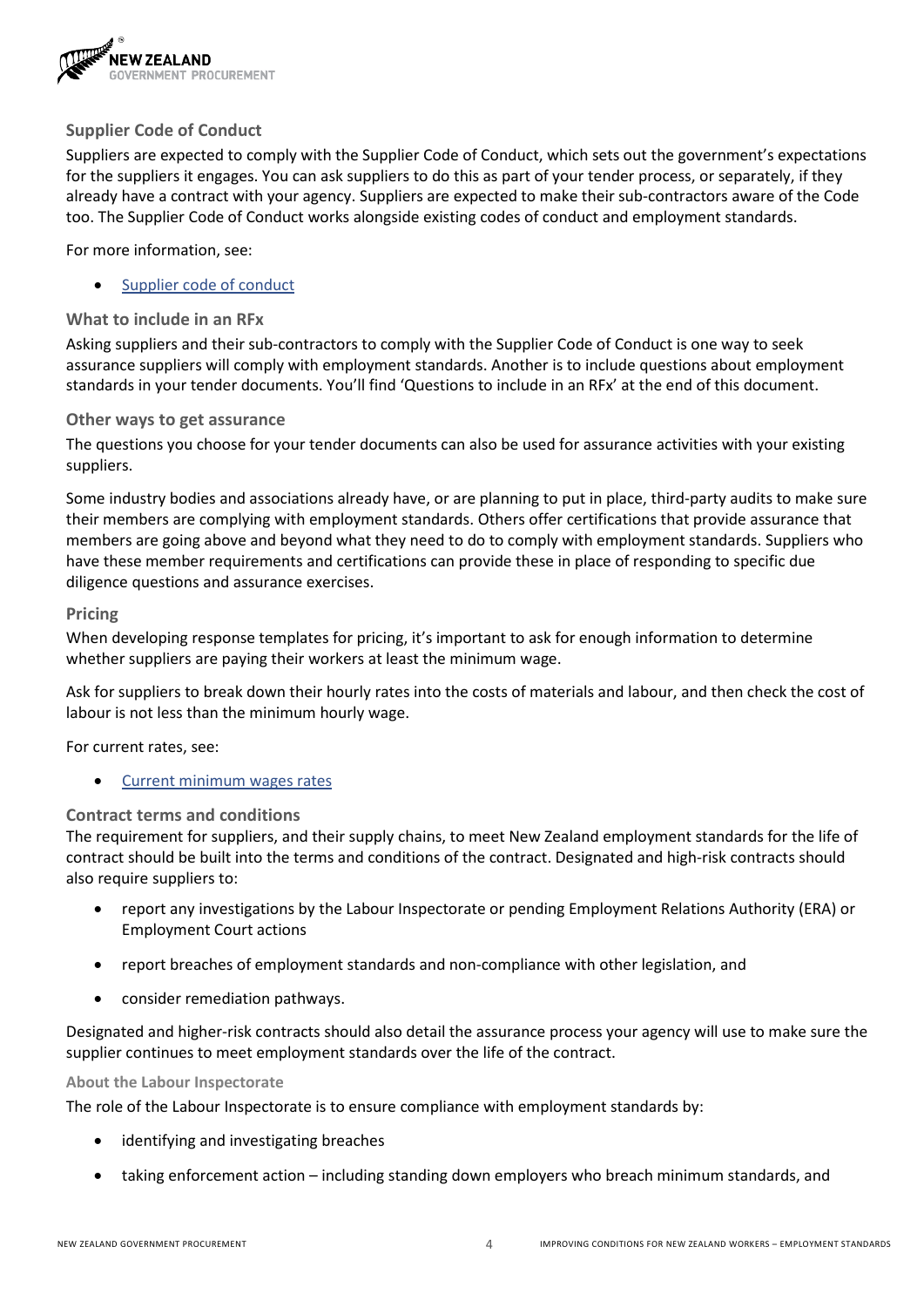

• working with industry and sector leaders and other key parties to strengthen the systems that underpin employment standards compliance.

It's important to check suppliers have not been stood down for breaching minimum employment standards before entering into a contract with them. You can do this, by checking:

• [Employers who have breached minimum](https://www.employment.govt.nz/resolving-problems/steps-to-resolve/labour-inspectorate/employers-who-have-breached-minimum-employment-standards/) employment standards

### **Manage**

Your agency should identify which of your existing contracts are in designated contract areas, that is, cleaning services, security services, and forestry, and any other contracts where there may be a heightened risk of employment standard breaches. You can then use the following guidance to help you manage these contracts, and new contracts in these areas too.

#### **Supplier relationship management**

The level of supplier relationship management you'll need to do will depend on the overall risk level of the contract.

When government contracts suppliers to deliver higher-risk contracts, the relationship needs stronger management. This means:

- engaging with suppliers more frequently
- undertaking more due diligence, and
- sharing more information between you.

This can help:

- mitigate and manage risks and issues as they arise
- identify changes to the supply chain, such as new sub-contractors
- make sure that breaches of employment standards are raised immediately.

Suppliers engaged in smaller, lower-risk contracts don't need the same level of management. For these suppliers, an annual due diligence exercise to confirm they continue to comply with employment standards may be enough.

#### **Due diligence**

The purpose of due diligence is to give your agency assurance that suppliers and their supply chains comply with employment standards throughout the life of the contract.

The assurance activities your agency carries out, will depend on the contract's level of risk, and how much information the supplier provided about their compliance with employment standards during the sourcing phase of your procurement.

For a lower-risk contract, your agency could require suppliers to submit a yearly declaration to confirm they continue to meet employment standards. For a higher-risk contract, you'll need more assurance than this.

#### **Fair work**

You may decide to work with suppliers toward adopting fair work practices, including in their supply chains. This is when suppliers go above and beyond what they're required to do by law (and employment standards). Practices that suppliers can adopt include:

- setting up a group to focus on labour market issues
- creating channels for workers to raise issues about employment rights
- providing vocational training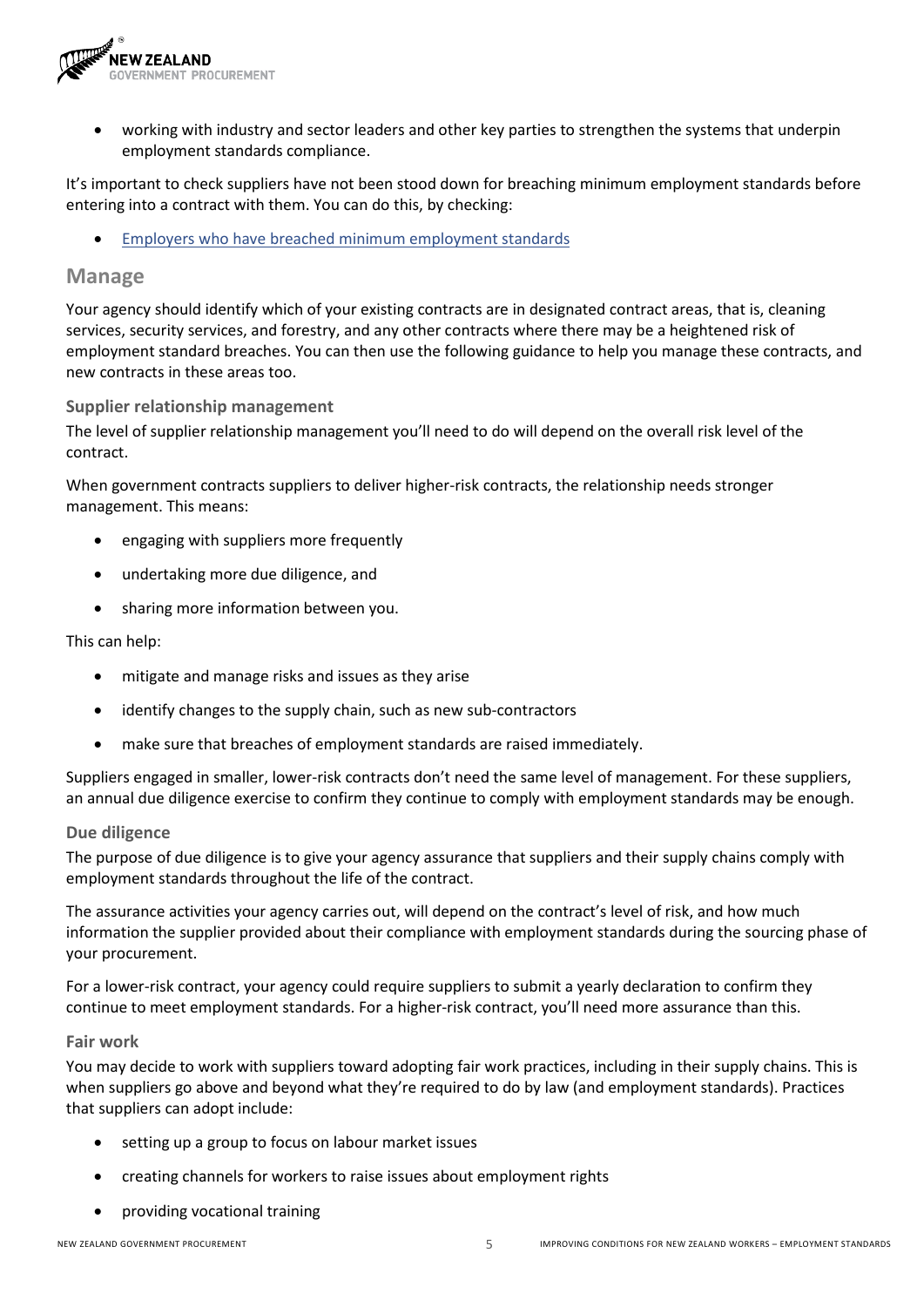

- making buildings easier for all workers to access
- paying a living wage.

This can start by agreeing strategic objectives with suppliers. You can then use balanced scorecards to monitor the supplier's performance against those objectives at regular intervals over the life of the contract.

For more information about fair work, see:

- [Improving conditions for New Zealand workers](https://www.procurement.govt.nz/broader-outcomes/improving-conditions-for-new-zealand-workers/)
- [Living wage](https://www.livingwage.org.nz/)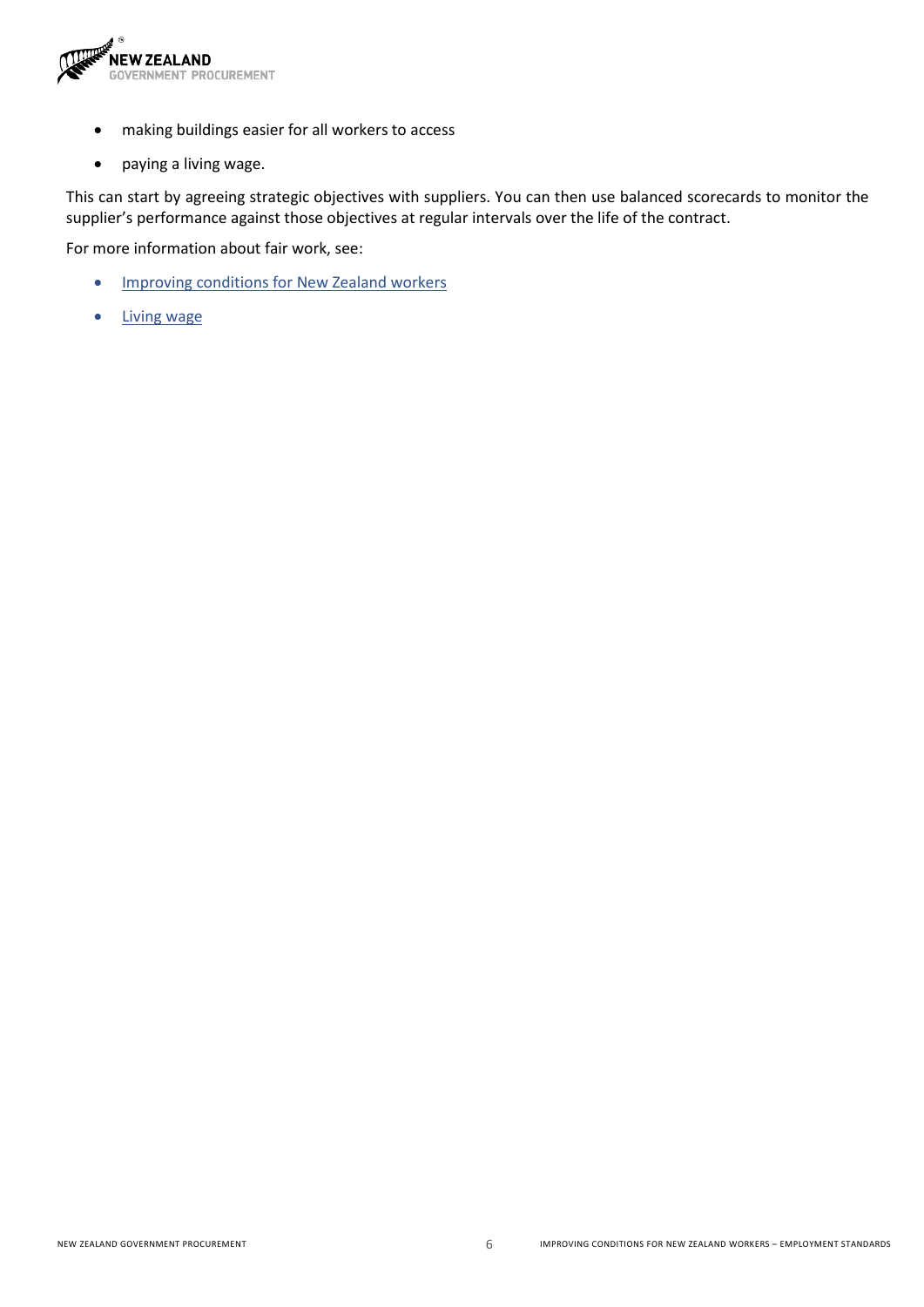

# **Questions to include in an RFx**

For designated contracts, your agency must carry out due diligence to ensure your suppliers are meeting employment standards. One way to is to include the following questions in your RFx.

| <b>Opening questions</b>                                                                                                                         |            |    |  |
|--------------------------------------------------------------------------------------------------------------------------------------------------|------------|----|--|
| Does your company agree to comply with the Supplier Code of Conduct<br>and make your sub-contractors aware of the code?                          | Yes        | No |  |
| Is your company complying with New Zealand employment standards, including:                                                                      |            |    |  |
| Do all of your employees have a written employment agreement?                                                                                    | Yes        | No |  |
| Do your employment agreements include all of the clauses required by<br>law to ensure employment standards are met?                              | Yes        | No |  |
| Does your company keep accurate and up-to-date wage, time, leave,<br>and holiday records?                                                        | Yes        | No |  |
| Do you pay all of your employees at least the minimum wage?                                                                                      | Yes        | No |  |
| Do you correctly pay all of your employees for their annual leave?                                                                               | Yes        | No |  |
| Do your employees receive the bereavement leave, alternate holidays,<br>public holidays, sick leave, family violence leave they are entitled to? | Yes        | No |  |
| Do your employees receive appropriate breaks?                                                                                                    | <b>Yes</b> | No |  |
| Do you provide all of your employees with information about their<br>employment rights?                                                          | Yes        | No |  |
| Do all of your workers, including contractors, have the right to work in<br>New Zealand?                                                         | Yes        | No |  |
| Do you provide all of your employees with equal opportunities?                                                                                   | Yes        | No |  |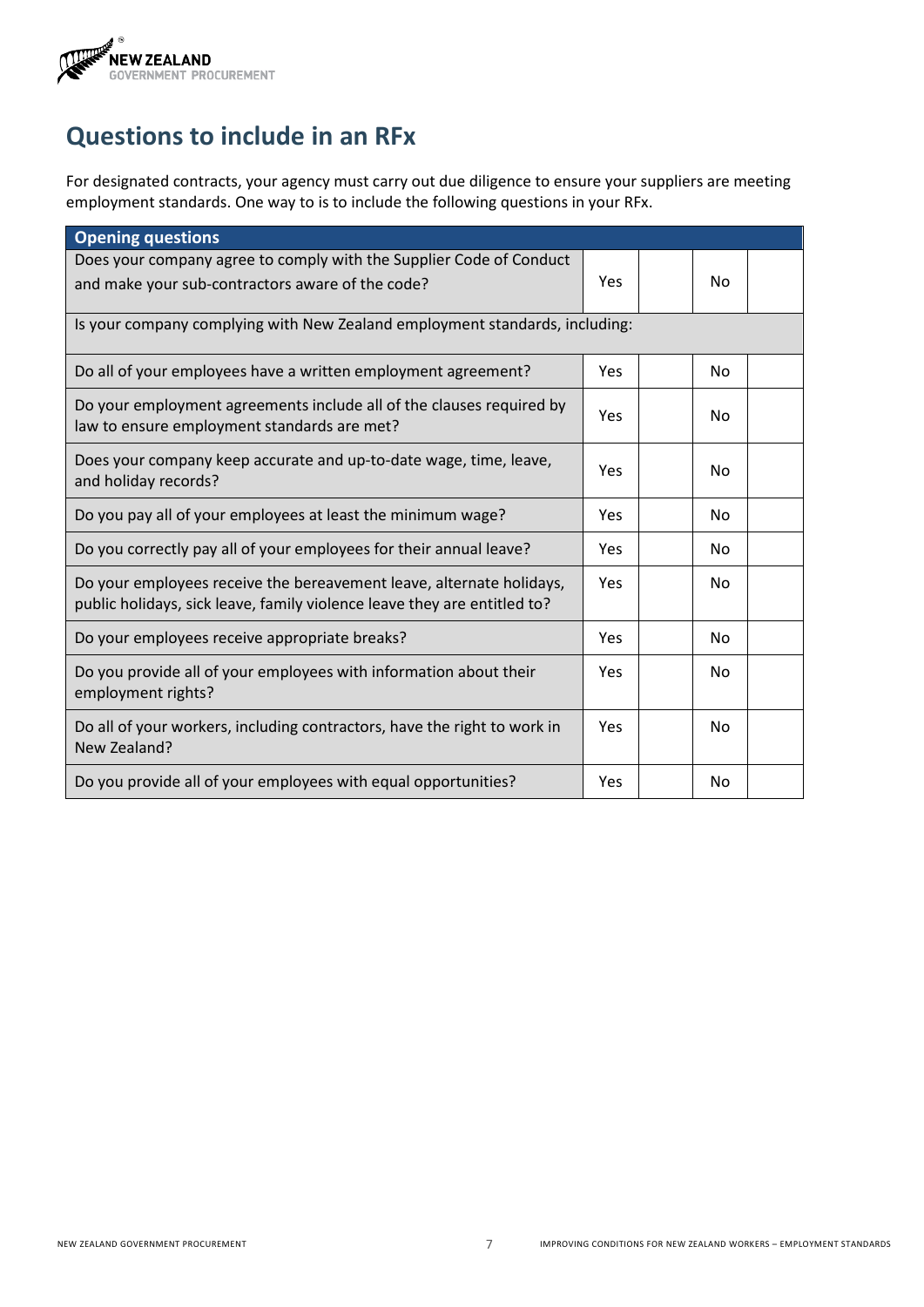

## **Policy and compliance records**

For designated contracts, your agency must also ensure the statements suppliers make about their compliance with employment standards are supported by evidence. This should include checking if new and existing suppliers and their supply chains have been found to have breached employment standards. If they have, you'll need to find out what action has been taken to resolve the issues that resulted in the breach.

A previous breach does not necessarily preclude a supplier from being awarded a contract. But you will need to carefully consider whether the supplier is at risk of breaching again. This should take into account:

- the seriousness of the breach
- how long ago the breach happened, and
- what has been done to resolve the breach.

| <b>Policy and compliance records</b>                                                                                                                                                                              |      |  |     |  |
|-------------------------------------------------------------------------------------------------------------------------------------------------------------------------------------------------------------------|------|--|-----|--|
| Do you have policies in place detailing your commitment to<br>employment standards? If yes, provide a copy of the policies.                                                                                       | Yes. |  | No. |  |
| Do you provide information about your employment standards policies<br>and requirements to your sub-contractors and franchisees?                                                                                  | Yes. |  | No. |  |
| Has the Labour Inspectorate, Employment Relations Authority (ERA), or<br>the Employment Court ever found you, your sub-contractors or<br>franchisees, in breach of employment standards? If yes, provide details. | Yes. |  | No. |  |
| Are you or any of the employers in your supply chain under<br>investigation by the Labour Inspectorate? If yes, provide details.                                                                                  | Yes. |  | No. |  |
| Have you, or any of your sub-contractors or franchisees, engaged<br>workers who do not have the right to work in New Zealand? If yes,<br>provide details.                                                         | Yes. |  | No. |  |

As well as checking supplier responses, it's a good idea to check if suppliers have been stood down for breaching minimum employment standards. For more information, see:

• [Employers who have breached employment standards](https://www.employment.govt.nz/resolving-problems/steps-to-resolve/labour-inspectorate/employers-who-have-breached-minimum-employment-standards/)